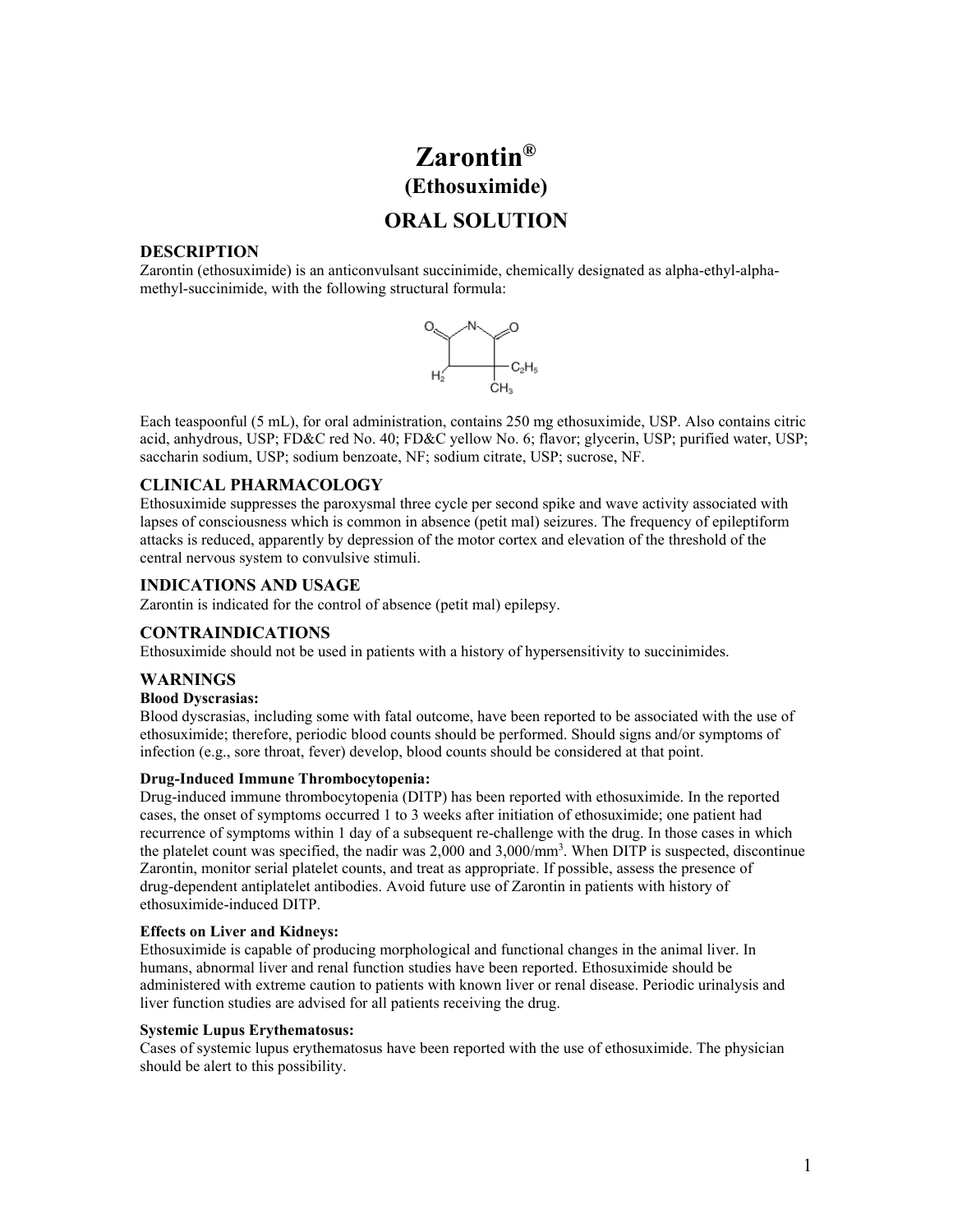#### **Suicidal Behavior and Ideation:**

Antiepileptic drugs (AEDs), including Zarontin, increase the risk of suicidal thoughts or behavior in patients taking these drugs for any indication. Patients treated with any AED for any indication should be monitored for the emergence or worsening of depression, suicidal thoughts or behavior, and/or any unusual changes in mood or behavior.

Pooled analyses of 199 placebo-controlled clinical trials (mono- and adjunctive therapy) of 11 different AEDs showed that patients randomized to one of the AEDs had approximately twice the risk (adjusted Relative Risk 1.8, 95% CI:1.2, 2.7) of suicidal thinking or behavior compared to patients randomized to placebo. In these trials, which had a median treatment duration of 12 weeks, the estimated incidence rate of suicidal behavior or ideation among 27,863 AED-treated patients was 0.43%, compared to 0.24% among 16,029 placebo-treated patients, representing an increase of approximately one case of suicidal thinking or behavior for every 530 patients treated. There were four suicides in drug-treated patients in the trials and none in placebo-treated patients, but the number is too small to allow any conclusion about drug effect on suicide.

The increased risk of suicidal thoughts or behavior with AEDs was observed as early as one week after starting drug treatment with AEDs and persisted for the duration of treatment assessed. Because most trials included in the analysis did not extend beyond 24 weeks, the risk of suicidal thoughts or behavior beyond 24 weeks could not be assessed.

The risk of suicidal thoughts or behavior was generally consistent among drugs in the data analyzed. The finding of increased risk with AEDs of varying mechanisms of action and across a range of indications suggests that the risk applies to all AEDs used for any indication. The risk did not vary substantially by age (5-100 years) in the clinical trials analyzed.

| Table T Risk by indication for antiephepitc drugs in the pooled analysis |                                                      |                                                   |                                                                                                      |                                                                                         |
|--------------------------------------------------------------------------|------------------------------------------------------|---------------------------------------------------|------------------------------------------------------------------------------------------------------|-----------------------------------------------------------------------------------------|
| Indication                                                               | Placebo Patients<br>with Events Per<br>1000 Patients | Drug Patients with<br>Events Per 1000<br>Patients | <b>Relative Risk:</b><br>Incidence of Events in<br>Drug<br>Patients/Incidence in<br>Placebo Patients | Risk Difference:<br><b>Additional Drug</b><br>Patients with Events<br>Per 1000 Patients |
| Epilepsy                                                                 | $1.0\,$                                              | 3.4                                               | 3.5                                                                                                  | 2.4                                                                                     |
| Psychiatric                                                              | 5.7                                                  | 8.5                                               | 1.5                                                                                                  | 2.9                                                                                     |
| Other                                                                    | 1.0                                                  | 1.8                                               | 1.9                                                                                                  | 0.9                                                                                     |
| Total                                                                    | 2.4                                                  | 4.3                                               | 1.8                                                                                                  | 1.9                                                                                     |

Table 1 shows absolute and relative risk by indication for all evaluated AEDs.

Table 1 Risk by indication for antiepileptic drugs in the pooled analysis

The relative risk for suicidal thoughts or behavior was higher in clinical trials for epilepsy than in clinical trials for psychiatric or other conditions, but the absolute risk differences were similar for the epilepsy and psychiatric indications.

Anyone considering prescribing Zarontin or any other AED must balance the risk of suicidal thoughts and behavior with the risk of untreated illness. Epilepsy and many other illnesses for which AEDs are prescribed are themselves associated with morbidity and mortality and an increased risk of suicidal thoughts and behavior. Should suicidal thoughts and behavior emerge during treatment, the prescriber needs to consider whether the emergence of these symptoms in any given patient may be related to the illness being treated.

Patients, their caregivers, and families should be informed that AEDs increase the risk of suicidal thoughts and behavior and should be advised of the need to be alert for the emergence or worsening of the signs and symptoms of depression, any unusual changes in mood or behavior, or the emergence of suicidal thoughts,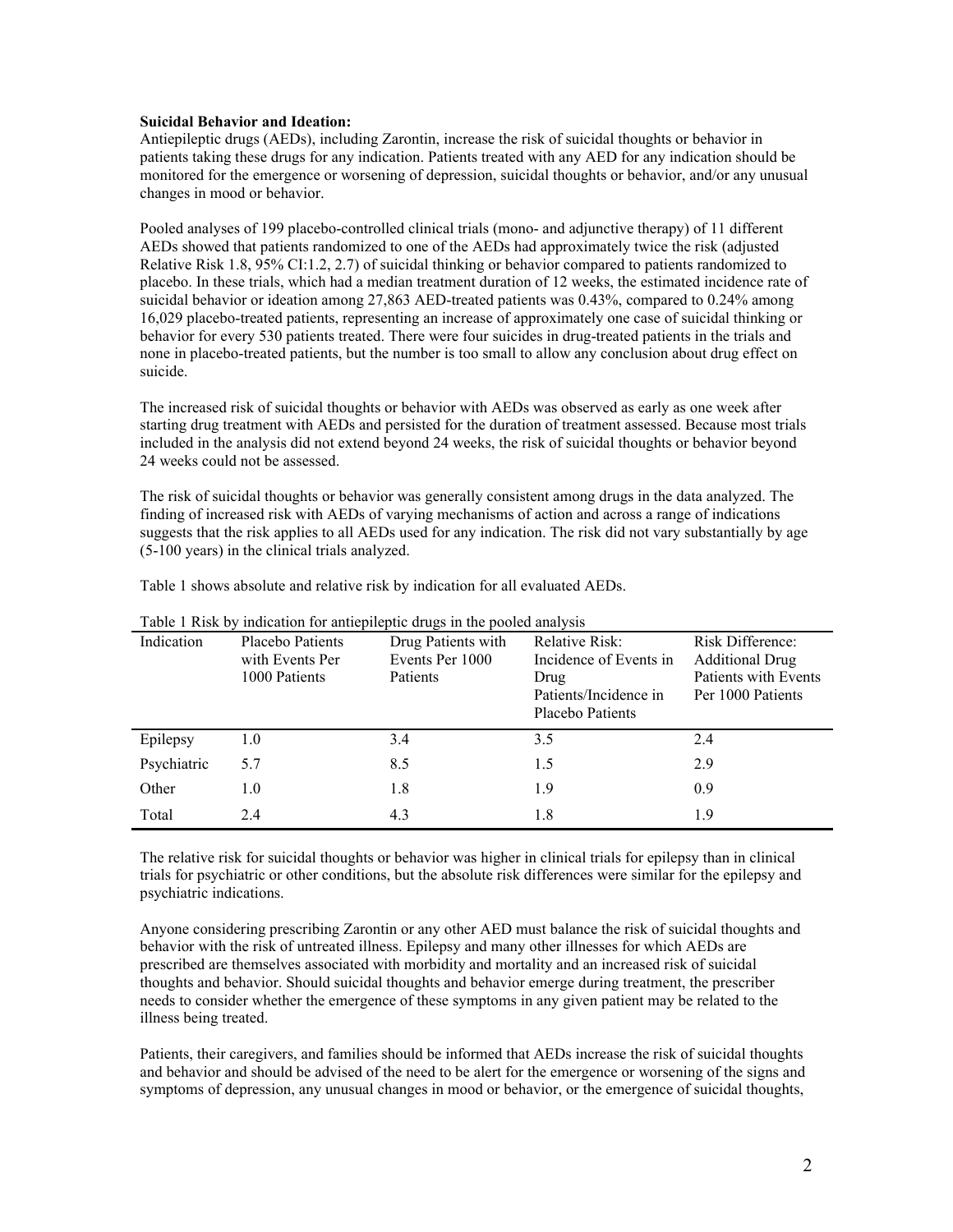behavior, or thoughts about self-harm. Behaviors of concern should be reported immediately to healthcare providers.

#### **Serious Dermatologic Reactions:**

Serious dermatologic reactions, including Stevens-Johnson syndrome (SJS), have been reported with ethosuximide treatment. SJS can be fatal. The onset of symptoms is usually within 28 days, but can occur later. Zarontin should be discontinued at the first sign of a rash, unless the rash is clearly not drug-related. If signs or symptoms suggest SJS, use of this drug should not be resumed and alternative therapy should be considered.

#### **Drug Reaction with Eosinophilia and Systemic Symptoms (DRESS):**

Drug Reaction with Eosinophilia and Systemic Symptoms (DRESS), also known as multi organ hypersensitivity, has occurred with Zarontin. Some of these events have been fatal or life-threatening. DRESS typically, although not exclusively, presents with fever, rash, lymphadenopathy and/or facial swelling, in association with other organ system involvement, such as hepatitis, nephritis, hematologic abnormalities, myocarditis, or myositis, sometimes resembling an acute viral infection. Eosinophilia is often present. This disorder is variable in its expression, and other organ systems not noted here may be involved. It is important to note that early manifestations of hypersensitivity (e.g. fever, lymphadenopathy) may be present even though rash is not evident. If such signs or symptoms are present, the patient should be evaluated immediately. Zarontin should be discontinued if an alternative etiology for the signs or symptoms cannot be established.

#### **Usage in Pregnancy:**

Ethosuximide crosses the placenta.

Reports suggest an association between the use of anticonvulsant drugs by women with epilepsy and an elevated incidence of birth defects in children born to these women. Data are more extensive with respect to phenytoin and phenobarbital, but these are also the most commonly prescribed anticonvulsants; less systematic or anecdotal reports suggest a possible similar association with the use of all known anticonvulsant drugs.

Cases of birth defects have been reported with ethosuximide. The reports suggesting an elevated incidence of birth defects in children of drug-treated epileptic women cannot be regarded as adequate to prove a definite cause and effect relationship. There are intrinsic methodological problems in obtaining adequate data on drug teratogenicity in humans; the possibility also exists that other factors, e.g., genetic factors or the epileptic condition itself, may be more important than drug therapy in leading to birth defects. The great majority of mothers on anticonvulsant medication deliver normal infants. It is important to note that anticonvulsant drugs should not be discontinued in patients in whom the drug is administered to prevent major seizures because of the strong possibility of precipitating status epilepticus with attendant hypoxia and threat to life. In individual cases where the severity and frequency of the seizure disorder are such that the removal of medication does not pose a serious threat to the patient, discontinuation of the drug may be considered prior to and during pregnancy, although it cannot be said with any confidence that even minor seizures do not pose some hazard to the developing embryo or fetus.

The prescribing physician will wish to weigh these considerations in treating or counseling epileptic women of childbearing potential.

Ethosuximide is excreted in human breast milk. Because the effects of ethosuximide on the nursing infant are unknown, caution should be exercised when ethosuximide is administered to a nursing mother. Ethosuximide should be used in nursing mothers only if the benefits clearly outweigh the risks.

### **PRECAUTIONS**

#### **General:**

Ethosuximide, when used alone in mixed types of epilepsy, may increase the frequency of grand mal seizures in some patients.

As with other anticonvulsants, it is important to proceed slowly when increasing or decreasing dosage, as well as when adding or eliminating other medication. Abrupt withdrawal of anticonvulsant medication may precipitate absence (petit mal) status.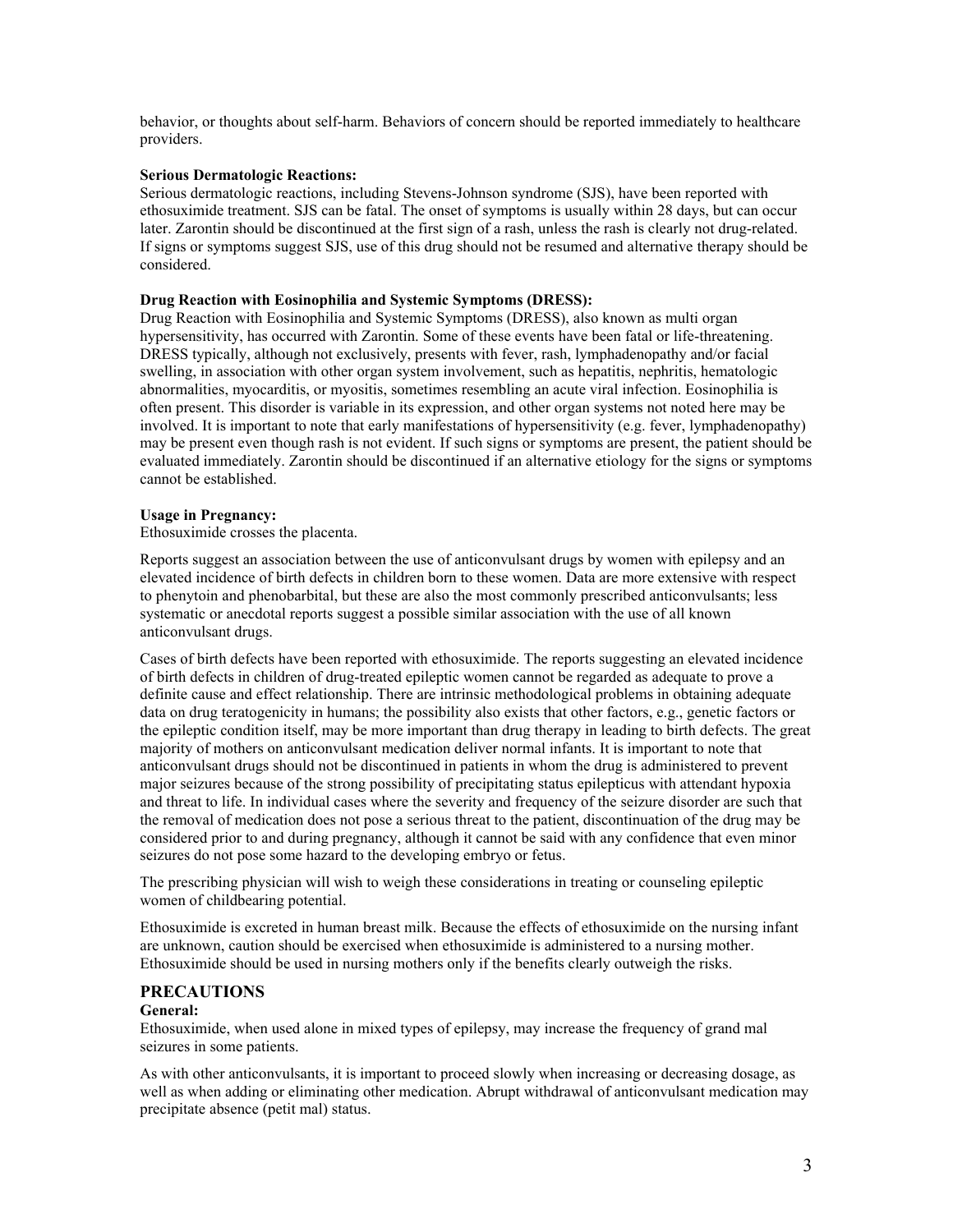#### **Information for Patients:**

Inform patients of the availability of a Medication Guide, and instruct them to read the Medication Guide prior to taking Zarontin. Instruct patients to take Zarontin only as prescribed.

Ethosuximide may impair the mental and/or physical abilities required for the performance of potentially hazardous tasks such as driving a motor vehicle or other such activity requiring alertness; therefore, the patient should be cautioned accordingly.

Patients taking ethosuximide should be advised of the importance of adhering strictly to the prescribed dosage regimen.

Patients should be instructed to promptly contact their physician when they develop signs and/or symptoms suggesting an infection (e.g., sore throat, fever).

Patients, their caregivers, and families should be counseled that AEDs, including Zarontin, may increase the risk of suicidal thoughts and behavior and should be advised of the need to be alert for the emergence or worsening of symptoms of depression, any unusual changes in mood or behavior, or the emergence of suicidal thoughts, behavior, or thoughts about self-harm. Behaviors of concern should be reported immediately to healthcare providers.

Prior to initiation of treatment with Zarontin, the patient should be instructed that a rash may herald a serious medical event and that the patient should report any such occurrence to a physician immediately.

Patients should be encouraged to enroll in the North American Antiepileptic Drug (NAAED) Pregnancy Registry if they become pregnant. This Registry is collecting information about the safety of antiepileptic drugs during pregnancy. To enroll, patients can call the toll free number 1-888-233-2334 (see PRECAUTIONS: Pregnancy section).

#### **Drug Interactions:**

Since Zarontin (ethosuximide) may interact with concurrently administered antiepileptic drugs, periodic serum level determinations of these drugs may be necessary (e.g., ethosuximide may elevate phenytoin serum levels and valproic acid has been reported to both increase and decrease ethosuximide levels).

#### **Pregnancy:**

To provide information regarding the effects of *in utero* exposure to Zarontin, physicians are advised to recommend that pregnant patients taking Zarontin enroll in the (NAAED) Pregnancy Registry. This can be done by calling the toll free number 1-888- 233-2334, and must be done by patients themselves. Information on the registry can also be found at the website:<http://www.aedpregnancyregistry.org/>.

See WARNINGS.

#### **Pediatric Use:**

Safety and effectiveness in pediatric patients below the age of 3 years have not been established. (See DOSAGE AND ADMINISTRATION section.)

#### **ADVERSE REACTIONS**

**Body As A Whole:** Allergic reaction, Drug Reaction with Eosinophilia and Systemic Symptoms (DRESS).

**Gastrointestinal System:** Gastrointestinal symptoms occur frequently and include anorexia, vague gastric upset, nausea and vomiting, cramps, epigastric and abdominal pain, weight loss, and diarrhea. There have been reports of gum hypertrophy and swelling of the tongue.

**Hemopoietic System:** Hemopoietic complications associated with the administration of ethosuximide have included leukopenia, agranulocytosis, pancytopenia, with or without bone marrow suppression, eosinophilia, and thrombocytopenia (see WARNINGS).

**Nervous System:** Neurologic and sensory reactions reported during therapy with ethosuximide have included drowsiness, headache, dizziness, euphoria, hiccups, irritability, hyperactivity, lethargy, fatigue, and ataxia.

Psychiatric or psychological aberrations associated with ethosuximide administration have included disturbances of sleep, night terrors, inability to concentrate, and aggressiveness.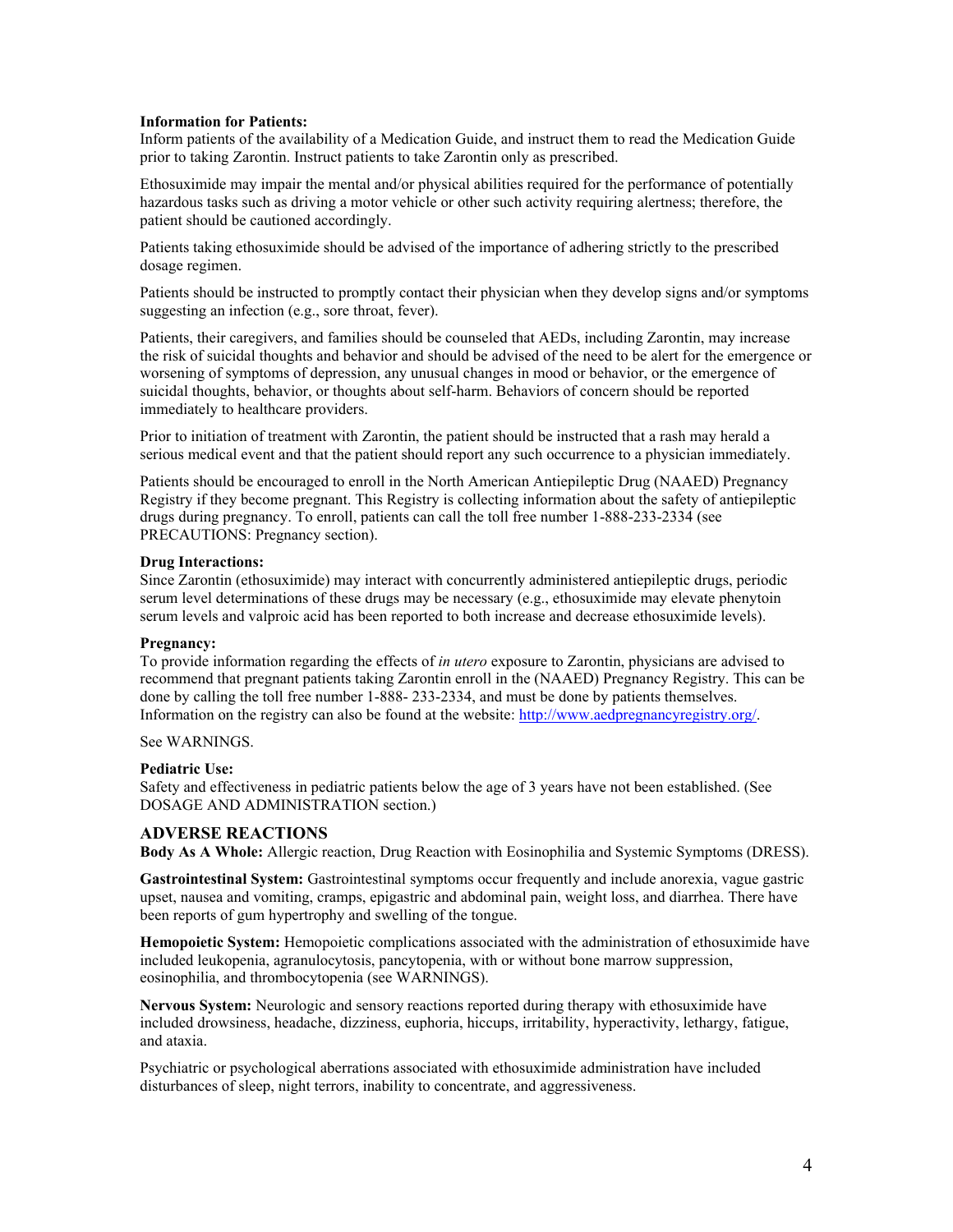These effects may be noted particularly in patients who have previously exhibited psychological abnormalities. There have been rare reports of paranoid psychosis, increased libido, and increased state of depression with overt suicidal intentions.

**Integumentary System:** Dermatologic manifestations which have occurred with the administration of ethosuximide have included urticaria, pruritic erythematous rashes, Stevens-Johnson syndrome, and hirsutism.

**Special Senses:** Myopia.

**Genitourinary System:** Vaginal bleeding, microscopic hematuria.

#### **OVERDOSAGE**

Acute overdoses may produce nausea, vomiting, and CNS depression including coma with respiratory depression. A relationship between ethosuximide toxicity and its plasma levels has not been established. The therapeutic range of serum levels is 40 mcg/mL to 100 mcg/mL, although levels as high as 150 mcg/mL have been reported without signs of toxicity.

#### **Treatment:**

Treatment should include emesis (unless the patient is or could rapidly become obtunded, comatose, or convulsing) or gastric lavage, activated charcoal, cathartics, and general supportive measures. Hemodialysis may be useful to treat ethosuximide overdose. Forced diuresis and exchange transfusions are ineffective.

### **DOSAGE AND ADMINISTRATION**

Zarontin is administered by the oral route. The *initial* dose for patients 3 to 6 years of age is one teaspoonful (250 mg) per day; for patients 6 years of age and older, 2 teaspoonfuls (500 mg) per day. The dose thereafter must be individualized according to the patient's response. Dosage should be increased by small increments. One useful method is to increase the daily dose by 250 mg every four to seven days until control is achieved with minimal side effects. Dosages exceeding 1.5 g daily, in divided doses, should be administered only under the strictest supervision of the physician. The *optimal* dose for most pediatric patients is 20 mg/kg/day. This dose has given average plasma levels within the accepted therapeutic range of 40 to 100 mcg/mL. Subsequent dose schedules can be based on effectiveness and plasma level determinations.

Zarontin may be administered in combination with other anticonvulsants when other forms of epilepsy coexist with absence (petit mal). The optimal dose for most pediatric patients is 20 mg/kg/day.

#### **HOW SUPPLIED Zarontin is supplied as:**

NDC 0071-2418-35: 1 pint amber polyethylene terephthalate (PET) bottles (polyvinyl cap liner).

NDC 0071-2418-19: 1 pint amber polyethylene terephthalate (PET) bottles (polyethylene cap liner).

Each 5 mL of oral solution contains 250 mg ethosuximide in a raspberry flavored base.

Store at 20º-25ºC (68º - 77ºF); [see USP Controlled Room Temperature] **Preserve in tight containers. Protect from freezing and light.**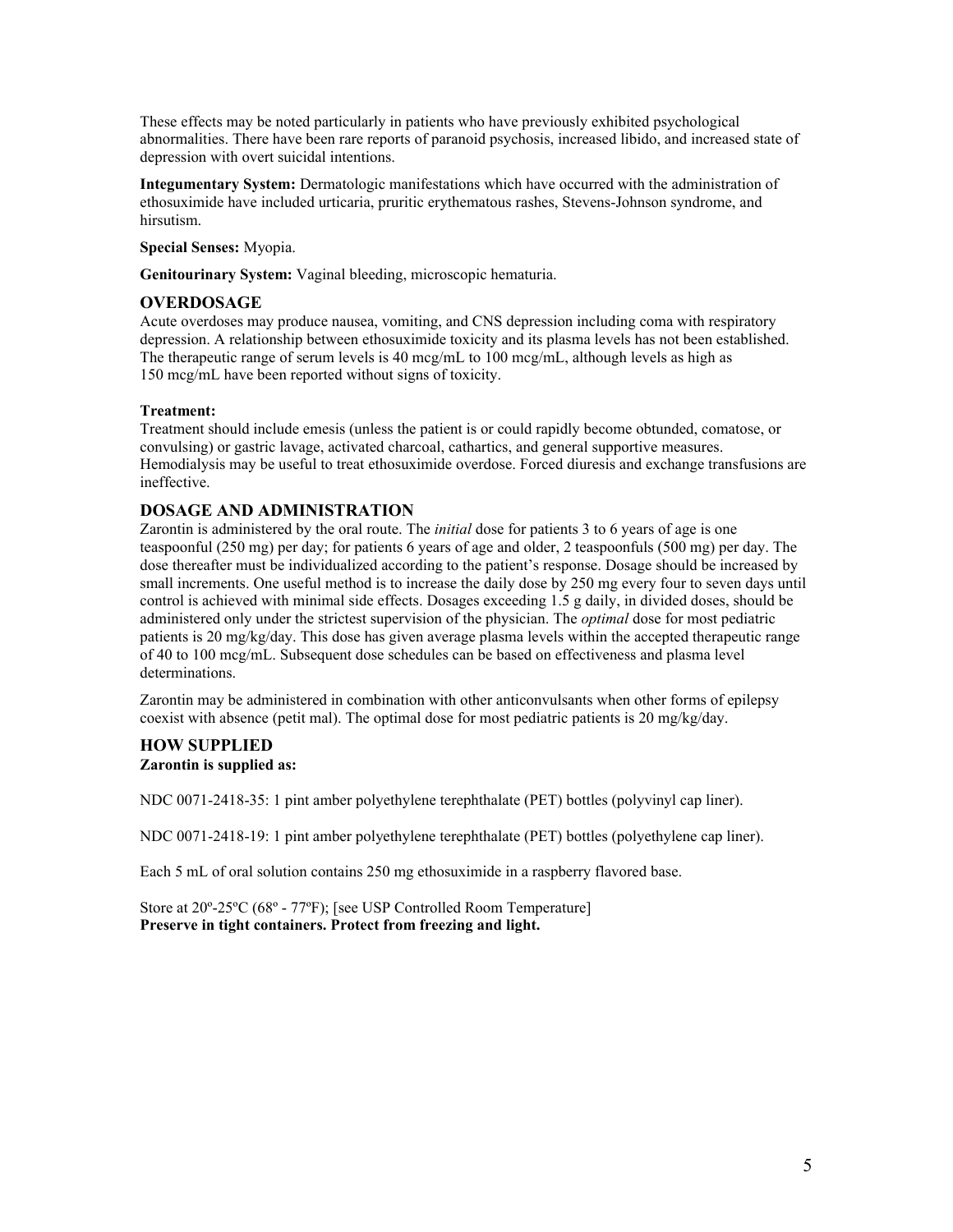$\sum$  Pfizer

**Distributed by** Parke-Davis Division of Pfizer Inc.<br>New York, NY 10017

LAB-0093-15.0

Revised March 2022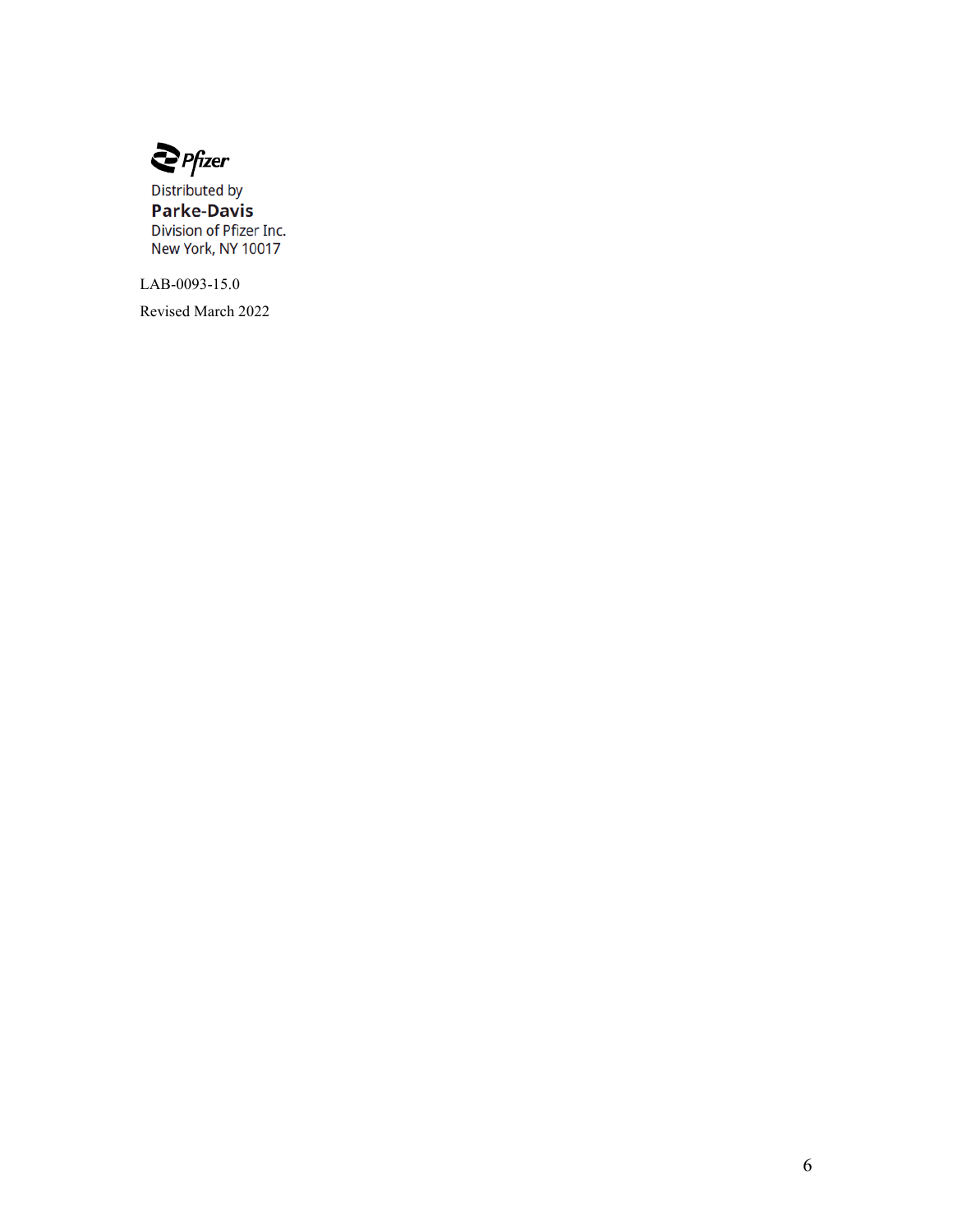# **MEDICATION GUIDE**

### **ZARONTIN, (Ză rŏn' tĭn) (ethosuximide)**

### **Capsules, Oral Solution**

Read this Medication Guide before you start taking ZARONTIN and each time you get a refill. There may be new information. This information does not take the place of talking to your healthcare provider about your medical condition or treatment. If you have any questions about ZARONTIN, ask your healthcare provider or pharmacist.

### **What is the most important information I should know about ZARONTIN?**

**Do not stop taking ZARONTIN without first talking to your healthcare provider.** Stopping ZARONTIN suddenly can cause serious problems.

### **ZARONTIN can cause serious side effects, including:**

- 1. **Rare but serious blood problems that may be life-threatening.** Call your healthcare provider right away if you have:
	- fever, swollen glands, or sore throat that come and go or do not go away
	- frequent infections or an infection that does not go away
	- easy bruising
	- red or purple spots on your body
	- bleeding gums or nose bleeds
	- severe fatigue or weakness
- 2. **Drug reactions that may affect different parts of the body such as your liver, kidneys, heart**, **or blood cells.** You may or may not have a rash with these types of reactions. These reactions can be very serious and can cause death. Call your healthcare provider right away if you have any of these symptoms:
	- joint pain and swelling
	- muscle pain
	- fatigue, weakness
	- low-grade fever
	- pain in the chest that is worse with breathing
	- skin rash
	- swollen lymph glands
	- swelling of your face
	- yellowing of your skin or the white part of your eyes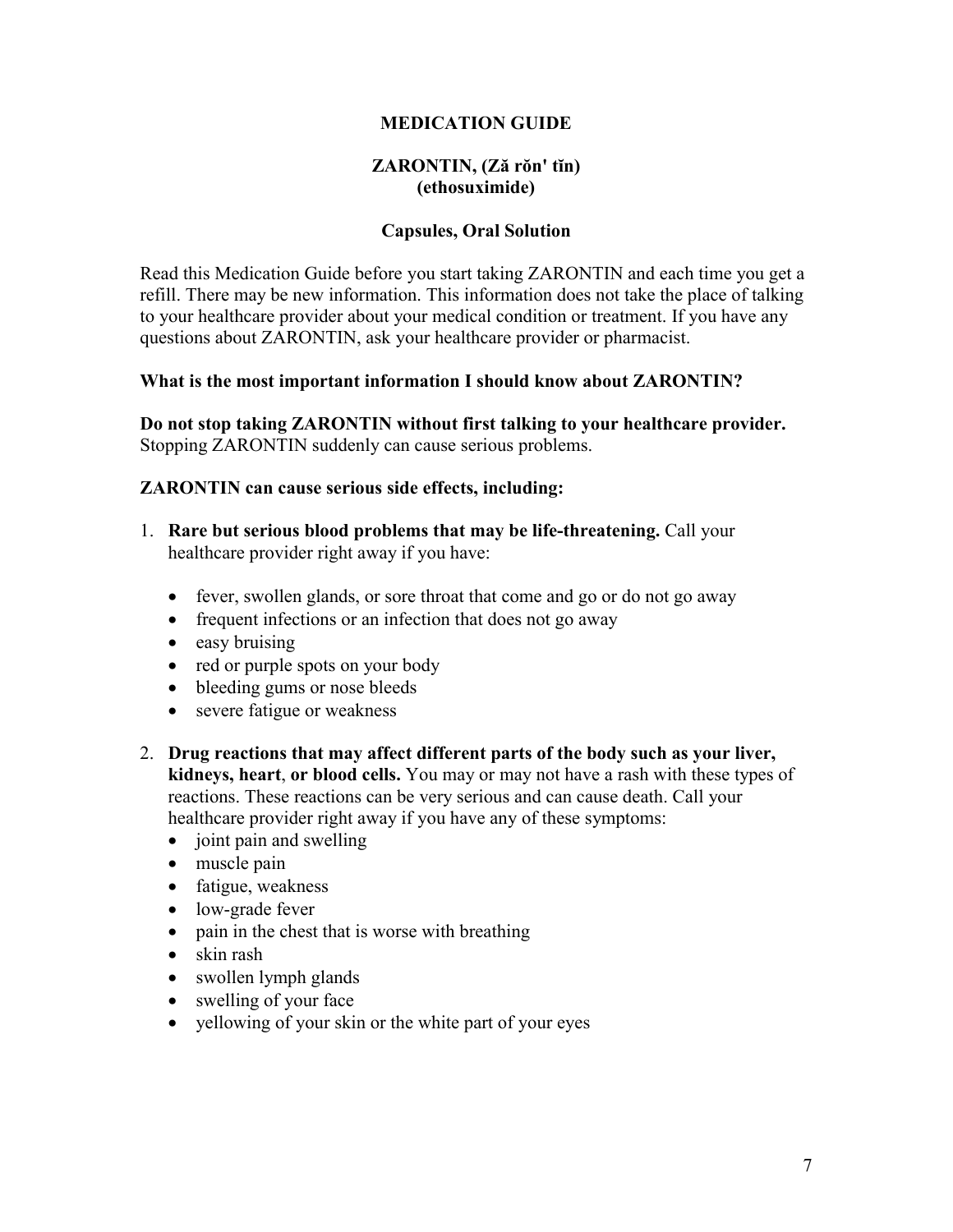3. **Like other antiepileptic drugs, ZARONTIN may cause suicidal thoughts or actions in a very small number of people, about 1 in 500.**

# **Call a healthcare provider right away if you have any of these symptoms, especially if they are new, worse, or worry you:**

- thoughts about suicide or dying
- attempts to commit suicide
- new or worse depression
- new or worse anxiety
- feeling agitated or restless
- panic attacks
- trouble sleeping (insomnia)
- new or worse irritability
- acting aggressive, being angry, or violent
- acting on dangerous impulses
- an extreme increase in activity and talking (mania)
- other unusual changes in behavior or mood

# **How can I watch for early symptoms of suicidal thoughts and actions?**

- Pay attention to any changes, especially sudden changes, in mood, behaviors, thoughts, or feelings.
- Keep all follow-up visits with your healthcare provider as scheduled.

Call your healthcare provider between visits as needed, especially if you are worried about symptoms.

# **Do not stop ZARONTIN without first talking to a healthcare provider.**

- Stopping ZARONTIN suddenly can cause serious problems.
- Stopping a seizure medicine suddenly in a patient who has epilepsy can cause seizures that will not stop (status epilepticus).

Suicidal thoughts or actions can be caused by things other than medicines. If you have suicidal thoughts or actions, your healthcare provider may check for other causes.

# **What is ZARONTIN?**

ZARONTIN is a prescription medicine used to treat absence (petit mal) seizures.

# **Who should not take ZARONTIN?**

Do not take ZARONTIN if you are allergic to succinimides (methsuximide or ethosuximide), or any of the ingredients in ZARONTIN. See the end of this Medication Guide for a complete list of ingredients in ZARONTIN.

# **What should I tell my healthcare provider before taking ZARONTIN?**

Before you take ZARONTIN, tell your healthcare provider if you: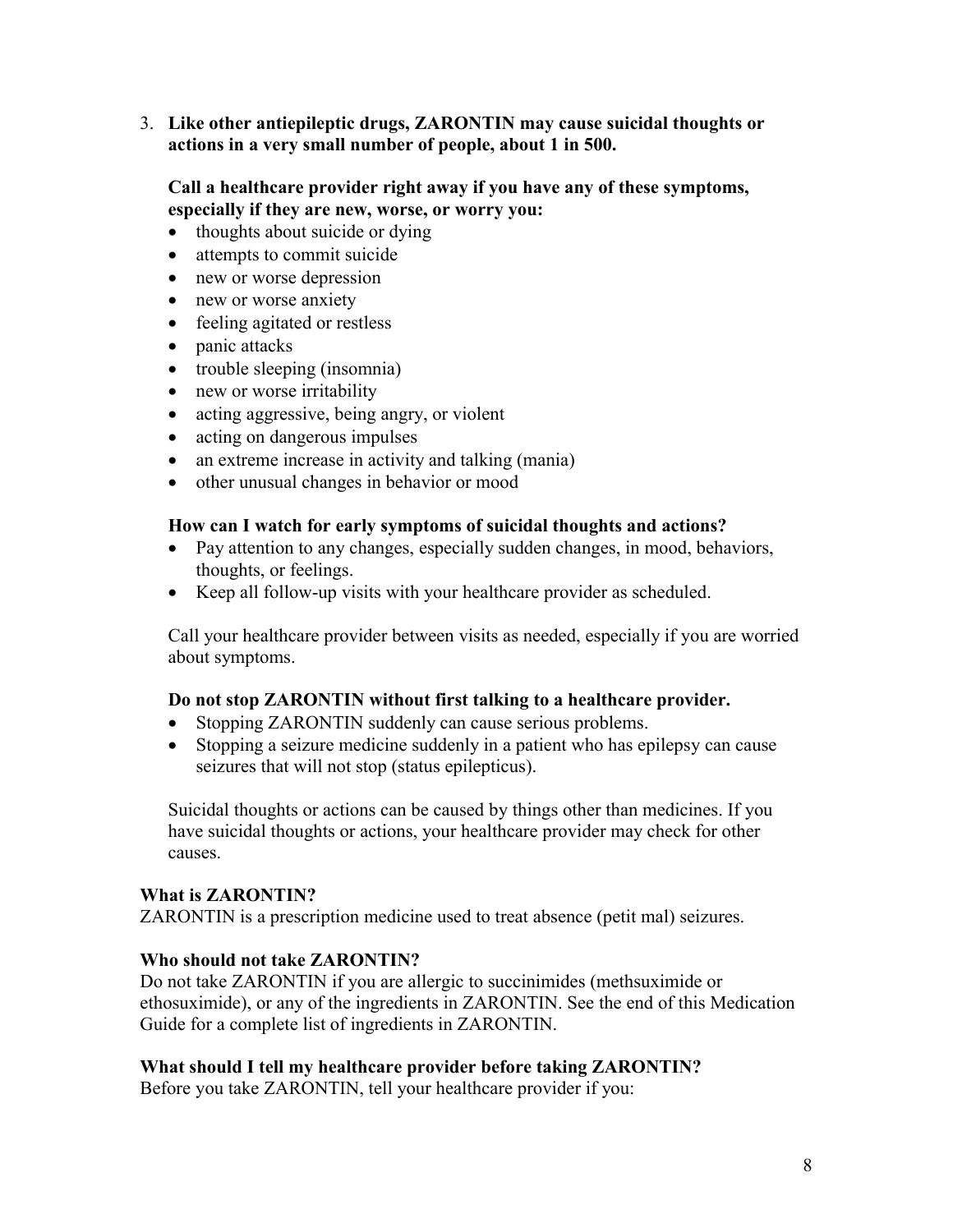- have or had liver problems
- have or have had depression, mood problems or suicidal thoughts or behavior
- have any other medical conditions
- are pregnant or plan to become pregnant. It is not known if ZARONTIN can harm your unborn baby. Tell your healthcare provider right away if you become pregnant while taking ZARONTIN. You and your healthcare provider should decide if you should take ZARONTIN while you are pregnant.
	- o If you become pregnant while taking ZARONTIN, talk to your healthcare provider about registering with the North American Antiepileptic Drug (NAAED) Pregnancy Registry. The purpose of this registry is to collect information about the safety of antiepileptic drugs during pregnancy. You can enroll in this registry by calling 1-888-233-2334.
- are breast-feeding or plan to breast-feed. It is not known if ZARONTIN can pass into breast milk. You and your healthcare provider should decide how you will feed your baby while you take ZARONTIN.

Tell your healthcare provider about all the medicines you take, including prescription and non-prescription medicines, vitamins, and herbal supplements. Taking ZARONTIN with certain other medicines can cause side effects or affect how well they work. Do not start or stop other medicines without talking to your healthcare provider.

Know the medicines you take. Keep a list of them with you to show your healthcare provider and pharmacist when you get a new medicine.

# **How should I take ZARONTIN?**

- Take ZARONTIN exactly as prescribed. Your healthcare provider will tell you how much ZARONTIN to take.
- Your healthcare provider may change your dose. Do not change your dose of ZARONTIN without talking to your healthcare provider.
- If you take too much ZARONTIN, call your healthcare provider or your local Poison Control Center right away.

# **What should I avoid while taking ZARONTIN?**

- Do not drink alcohol or take other medicines that make you sleepy or dizzy while taking ZARONTIN without first talking to your healthcare provider. ZARONTIN taken with alcohol or medicines that cause sleepiness or dizziness may make your sleepiness or dizziness worse.
	- o Do not drive, operate heavy machinery, or do other dangerous activities until you know how ZARONTIN affects you. ZARONTIN can slow your thinking and motor skills.

# **What are the possible side effects of ZARONTIN?**

 **See "What is the most important information I should know about ZARONTIN?"**

ZARONTIN may cause other serious side effects, including: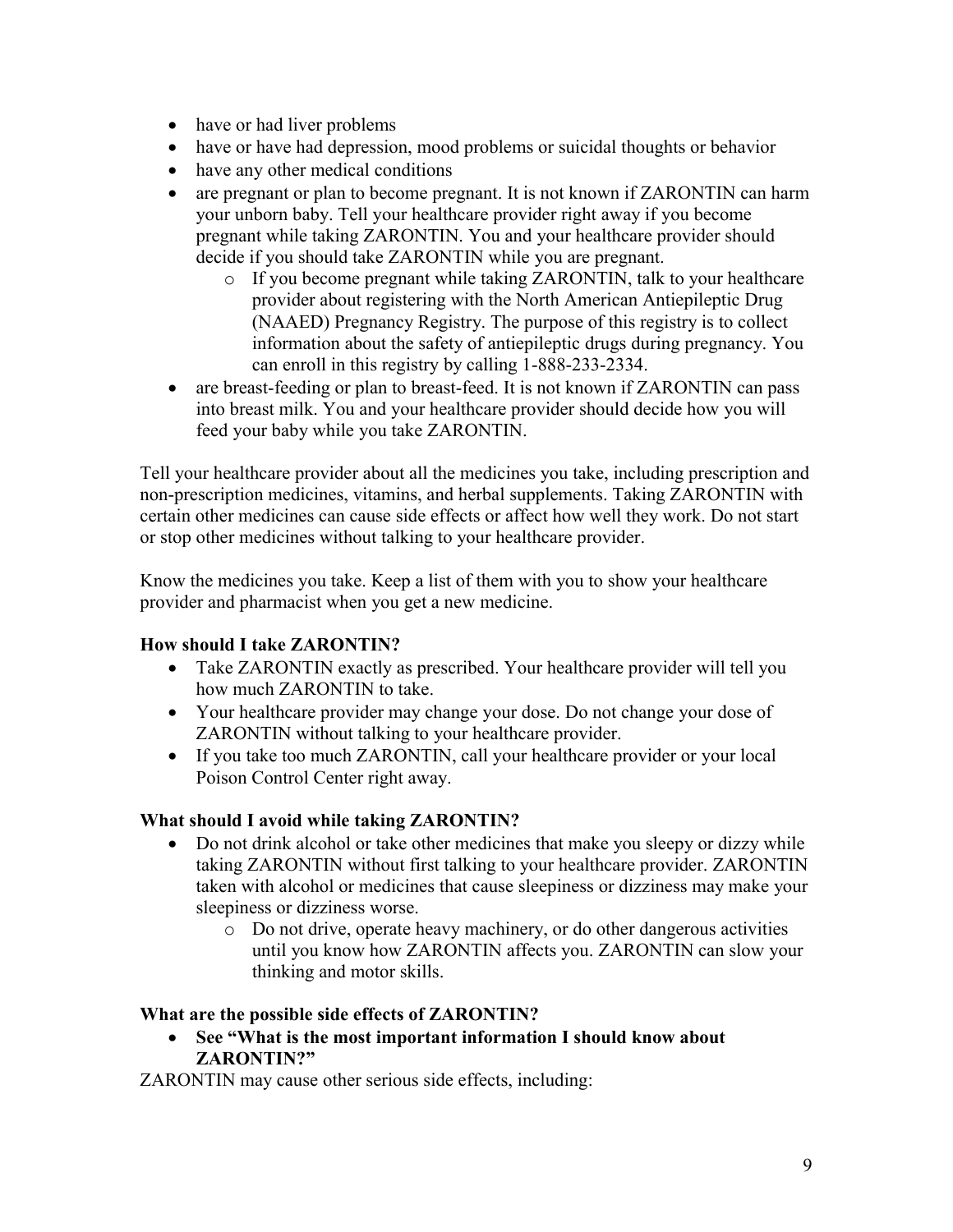- Serious allergic reactions. Call your healthcare provider right away if you have any of these symptoms:
	- skin rash
	- hives
	- sores in your mouth
	- blistering or peeling skin
- Changes in thinking, mood, or behavior. Some patients may get abnormally suspicious thoughts, hallucinations (seeing or hearing things that are not there), or delusions (false thoughts or beliefs).
- Grand mal seizures can happen more often or become worse

### **Call your healthcare provider right away, if you have any of the symptoms listed above.**

The most common side effects of ZARONTIN include

- nausea or vomiting
- indigestion, stomach pain
- diarrhea
- weight loss
- loss of appetite
- hiccups
- fatigue
- dizziness or lightheadedness
- unsteadiness when walking
- headache
- loss of concentration
- Tell your healthcare provider about any side effect that bothers you or that does not go away.

These are not all the possible side effects with ZARONTIN. For more information, ask your healthcare provider or pharmacist.

Call your doctor for medical advice about side effects. You may report side effects to FDA at 1-800-FDA-1088**.** 

# **How should I store ZARONTIN?**

- Store ZARONTIN capsules at room temperature, between  $59^{\circ}$ F to  $86^{\circ}$ F (15<sup>o</sup>C to  $30^{\circ}$ C).
- Store ZARONTIN syrup (oral solution) at  $20^{\circ}$ -25 $^{\circ}$ C (68 $^{\circ}$ -7 $^{\circ}$ F). Preserve in tight containers. Protect from freezing and light.

# **Keep ZARONTIN and all medicines out of the reach of children.**